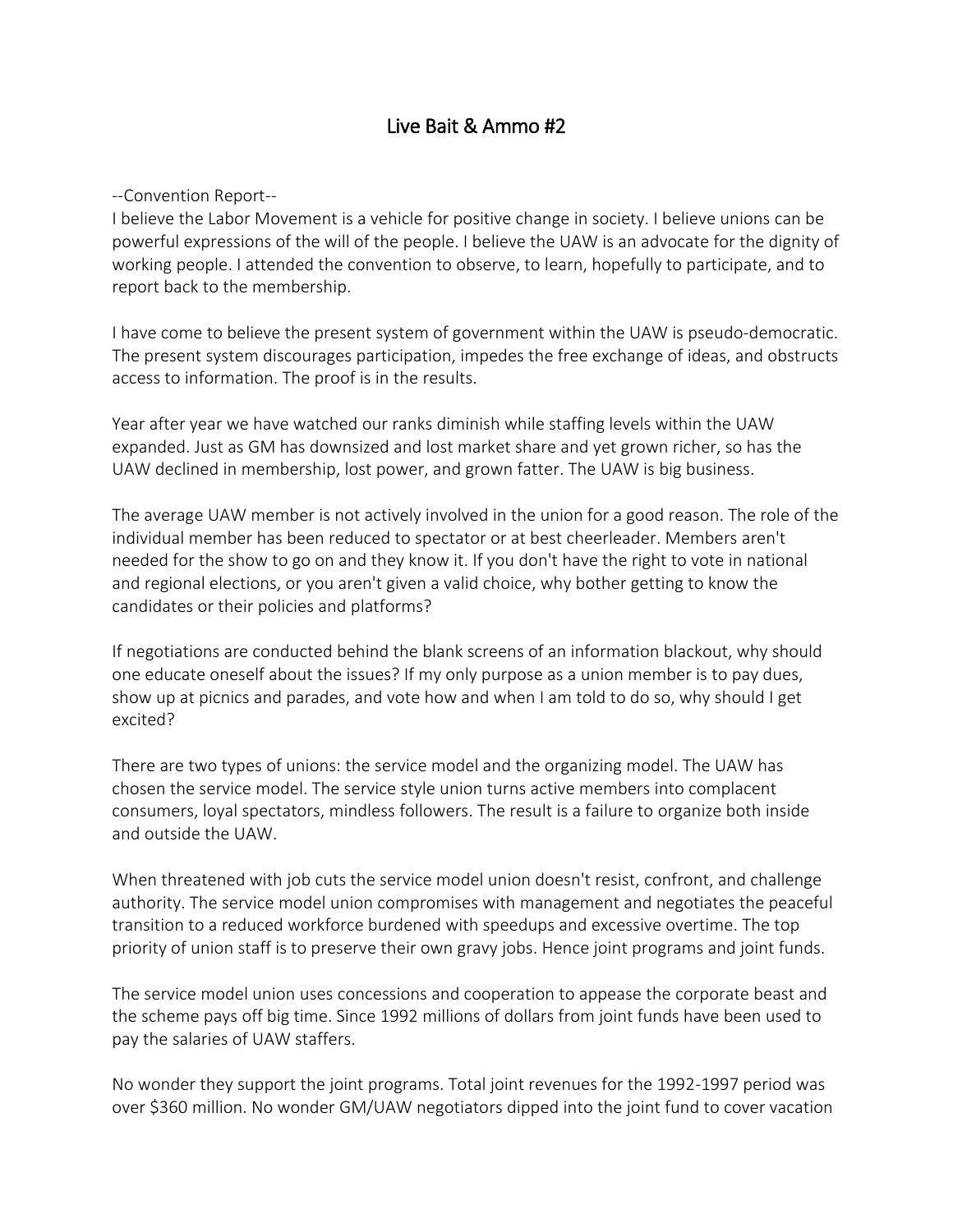pay for the Flint strikers. Seven million would just about cover it. Chump change for the pork choppers and lots more where that came from. It's an easy skim from either side of the table and absolutely no accountability.

The joint funds are tax-exempt because they are administered by an independent non-profit corporation designed to train workers. GM provides all the dollars but half of the board of directors of this flim flam corporation are UAW staffers. This nifty arrangement is not mentioned in the UAW constitution and has no democratic controls.

The Union purportedly wants to discourage excessive overtime in order to create more jobs. That's simple math. Now here's the story problem.

In order to discourage overtime the union bargained for and GM agreed to pay up to an additional \$5.00 per hour for excessive overtime. The extra money doesn't go into the pockets of the actual workers who work the excessive overtime. No, it is deposited into the joint funds. Lo and behold, overtime has not been reduced and UAW staffers are wallowing in the excess funds.

If X=worker, and Y=O.T., and Z=staffer, then X+Y=ZxZxZxZxZ.

Cooperation schemes have not worked for the rank and file. We have lost thousands of jobs each year. But cooperation has worked for the porkchoppers. Their fat jobs are on the upswing. There's plenty of clipboards to go around.

Special thanks to Bill Hamline, a UAW member at GM-Delphi in Decatur, Alabama whose dogged determination uncovered the morass surrounding the slush fund. After two years of run around from the International, Bill finally figured out how to push the right buttons and through the Freedom of Information Act obtained IRS documents. This is big business, folks.

In Brother Yokich's opening remarks to the convention he bragged about refurbishing Black Lake. (Do you have any idea how much it costs to build a golf course?)

One Quality Network Rep. explained to me that joint union/management programs conducted at Black Lake generated the money for renovation. (Does a new golf course fall under the rubric, renovation?) The QN Rep. thought this was a good trade off. I think it stinks. I think it's an insult to the memory of Walter Reuther to give management preferential access to Black Lake, the UAW's Family Education Center.

When you pay big bucks to sit at the table, you start ordering the waiters around. The only people who benefit from the cooperative relationship are the rulers and their flunkies.

The UAW Constitution gives members the right and the means to make leaders accountable. The UAW Constitution guarantees my right as a delegate to vote according to my own conscience. The UAW Constitution is a priceless document, but it's not worth a tinker's damn if we don't use it.